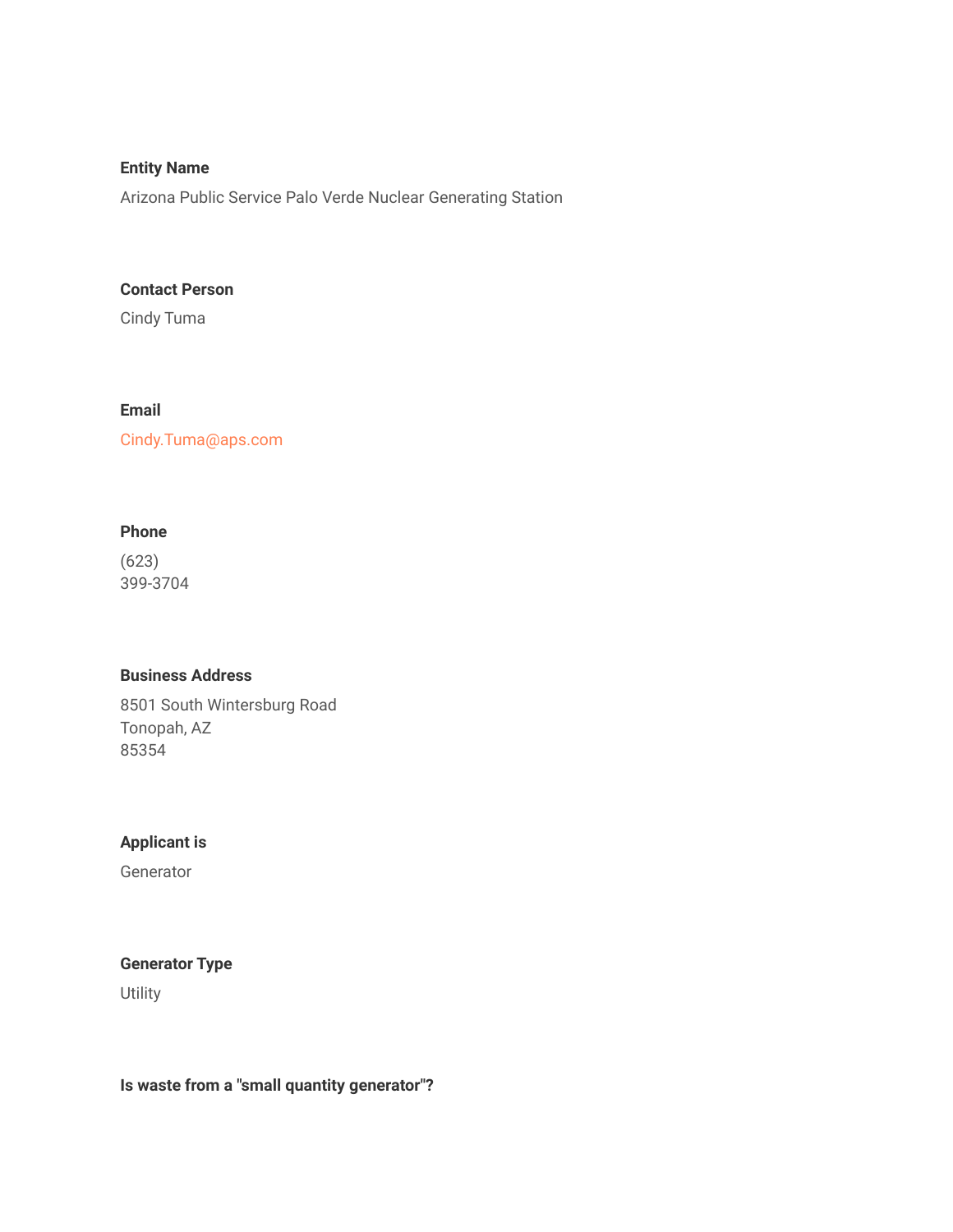No

# **Waste Volume (Cubic Feet)** 2000

**Waste Radioactivity (Curies)** 600

## **Waste Classification**

Class A Class B Class C

## **Waste Form**

Unstable

### **Does the proposed waste consist solely of sealed sources?**

No

# **Compact and/or unaffiliated state, territory, possession, or district of the United States where the waste was generated (please list)**

Southwest Compact/Arizona

## **Waste Description**

Ion Exchange Resin, Cartridge Filters, Sludge, Evaporator Bottoms, Dry Active Waste, and Irradiated Hardware.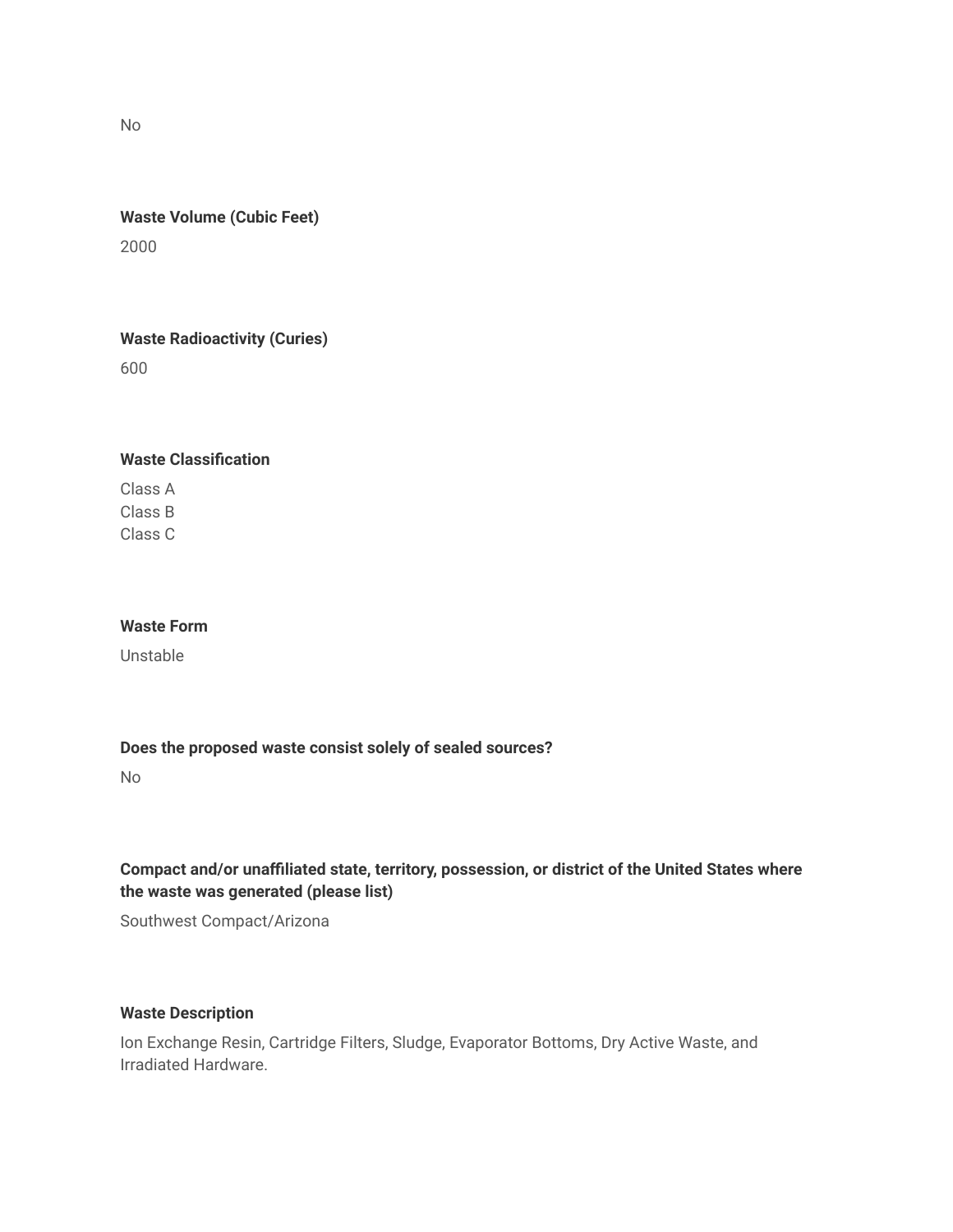**Does Applicant have any unresolved violation(s), complaint(s), unpaid fee(s), or past due report(s) with the Texas Low-Level Radioactive Waste Disposal Compact Committee?**  $N<sub>0</sub>$ 

**Does Applicant have any unresolved violation(s), complaint(s), unpaid fee(s), or past due reports associated with radioactive waste receipt, storage, handling, management, processing, or transportation pending with any other regulatory agency with jurisdiction to regulate radioactive material including, without limitation, the Texas Commission on Environmental Quality (TCEQ)?**

No.

# **Applicant hereby certifies\* the following:**

The information provided herein is complete, accurate, and correct.

The waste proposed for importation is not waste of international origin.

The low-level radioactive waste for which this Import Application is submitted will be packaged and shipped in accordance with applicable state and federal regulations and is acceptable for disposal at the Compact Facility.

The person submitting this Import Application is authorized by the Applicant to commit Applicant to each and every obligation and condition set forth herein and in the Agreement for Importation of Non-Party Compact Waste. A copy of a written document containing such authorization must be attached to this Import Application.

Applicant has delivered to the specified disposal facility and TCEQ a copy of this Application for Importation of Compact Waste (along with any supplement or amendment thereto).

**Name**

Cindy Tuma

**Title** Radiation Protection Technician, Sr